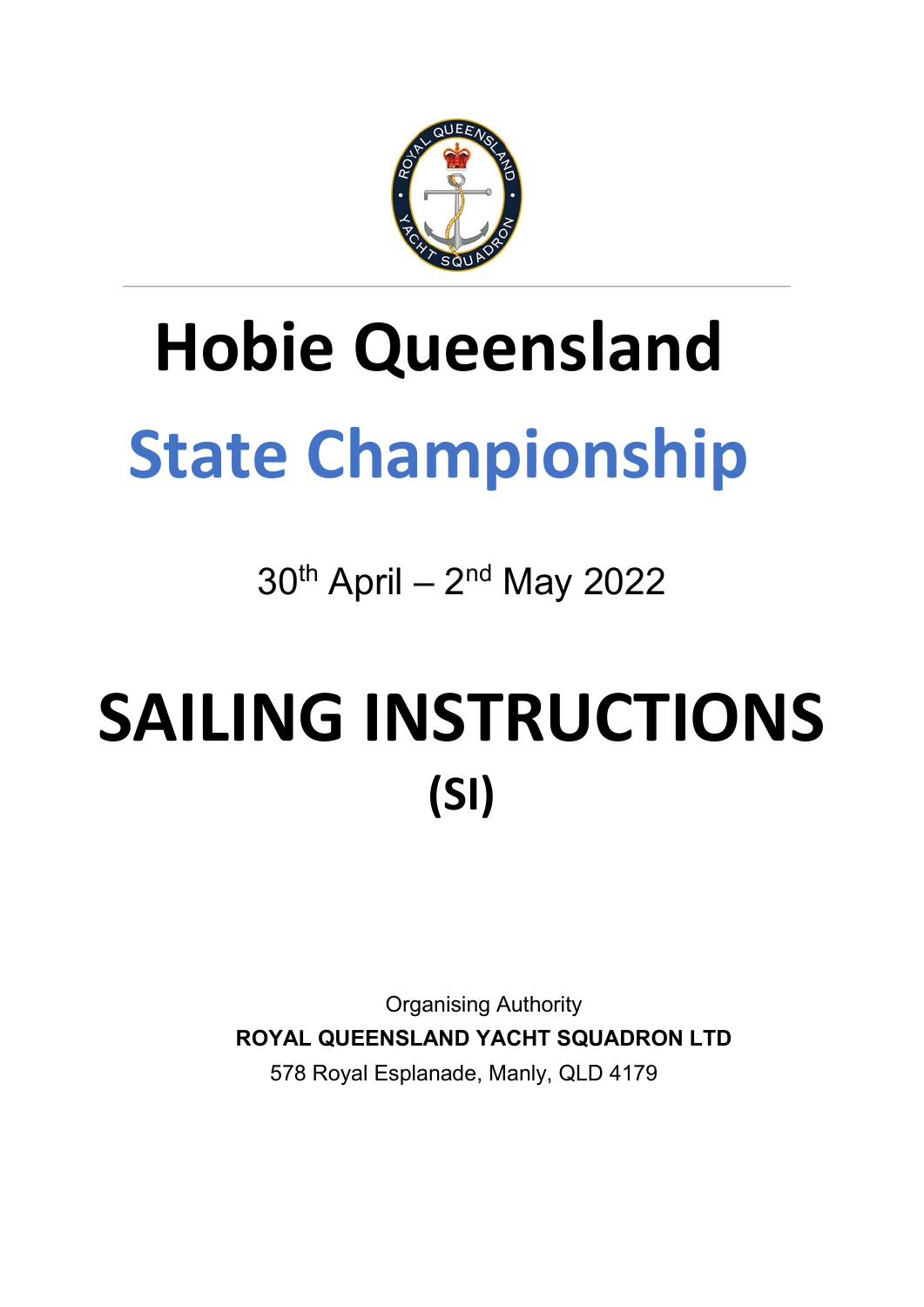*The notation '[NP]' in a rule of the sailing instructions (SIs) means that a boat may not protest another boat for breaking that rule. This changes RRS 60.1(a).* 

*The notation [DP] in a rule of the sailing instructions (SI's) means that a protest committee can award a penalty less than disqualification (including no penalty) at their discretion. This changes Rule 64.2*

#### **1. RULES**

- 1.1. The event is governed by the rules as defined in The Racing Rules of Sailing.
- 1.2. Appendix T Arbitration will apply.
- 1.3. Where there is a difference between the Notice of Race (NoR) and the Sailing Instructions (SI) the SI take precedence.
- 1.4. RRS 40.1 Applies.
- 1.5. Competitors must follow all Club COVID-19 Policies [\(https://www.rqys.com.au/policiesanddocuments/](https://www.rqys.com.au/policiesanddocuments/) )

#### **2. CHANGES TO SAILING INSTRUCTIONS**

2.1. Any change to the sailing instructions will be posted before 0900 on the day it will take effect, except that any change to the schedule of races will be posted by 2000 on the day before it will take effect.

#### **3. COMMUNICATIONS WITH COMPETITORS**

- 3.1. Notices to competitors will be posted on the official notice board located at <https://www.rqys.com.au/sailingnoticeboard/> .
- 3.2. The race office is located at The RQYS Sailing Office located adjacent to Rigging Lawn 2, telephone 3396 8666, email [sailing@rqys.com.au](mailto:sailing@rqys.com.au).
- 3.3. [DP] While racing, except in an emergency, a boat shall not make voice or data transmissions and shall not receive voice or data communication that is not available to all boats.

#### **4. CODE OF CONDUCT [DP]**

- 4.1. Competitors and support persons shall comply with reasonable requests from race officials.
- 4.2. Competitors and support persons shall handle any equipment or place advertising provided by the organizing authority with care, seamanship, in accordance with any instructions for its use and without interfering with its functionality.

#### **5. SIGNALS MADE ASHORE**

- 5.1. Signals made ashore will be displayed at the official flag pole located at the top of the Eastern Gangway of the Bill Kirby Docks.
- 5.2. When flag AP is displayed ashore, '1 minute' is replaced with 'not less than 45 minutes' in Race Signals AP.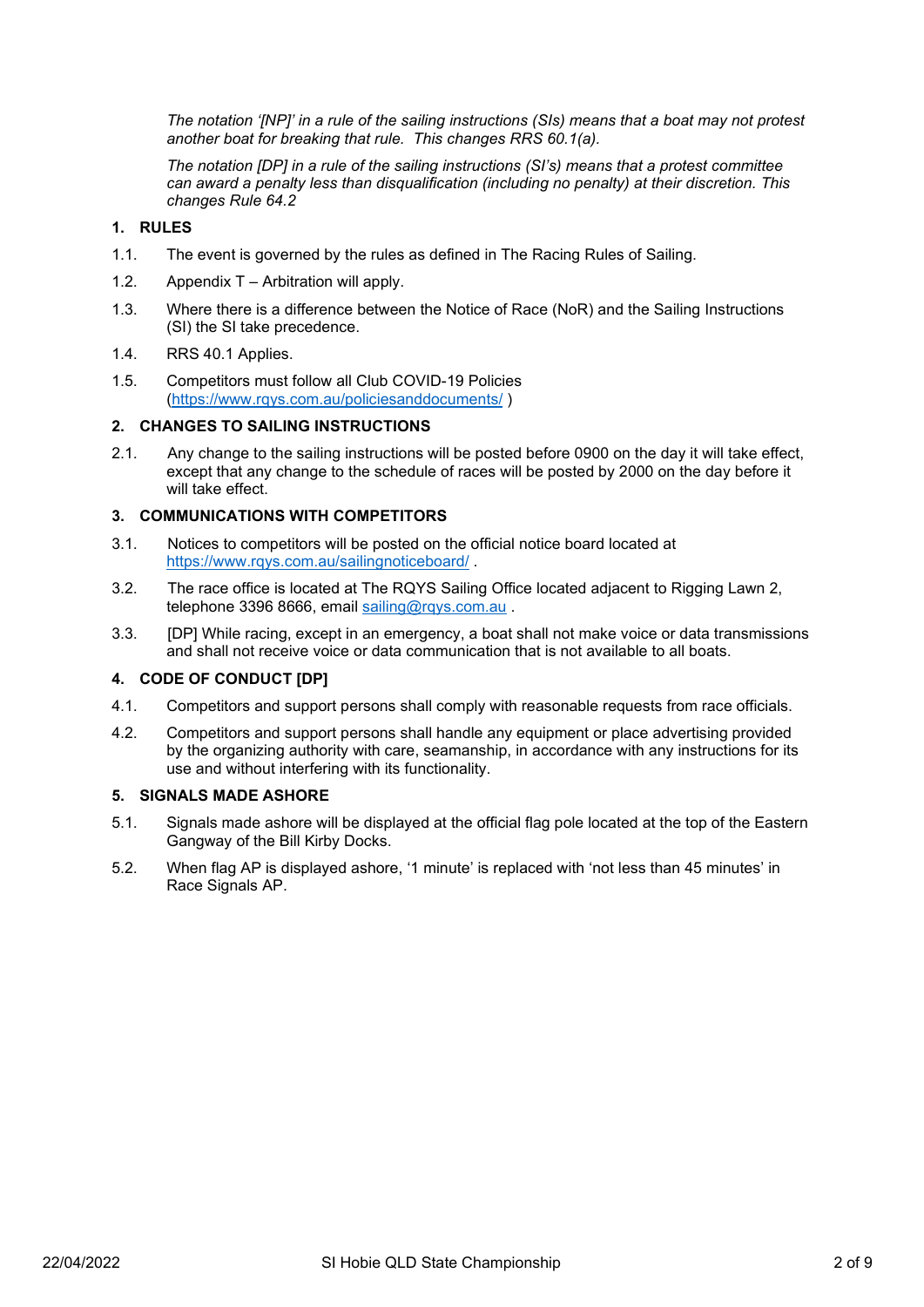#### **6. SCHEDULE OF RACES**

| Date       | Event                     | <b>Time/First Warning</b>        |  |  |  |
|------------|---------------------------|----------------------------------|--|--|--|
|            | Registration and weigh-in | 0900 hrs-1000 hrs                |  |  |  |
|            |                           |                                  |  |  |  |
| 30/04/2022 | <b>Briefing</b>           | 1100 hrs                         |  |  |  |
|            |                           |                                  |  |  |  |
|            | First Warning not before  | 1230 hrs                         |  |  |  |
|            |                           | 3 races back to back             |  |  |  |
|            | First Warning not before  | 1000hrs                          |  |  |  |
|            |                           | Morning - 2 races back-to-back   |  |  |  |
| 01/05/2022 |                           | Return to shore - Lunch Break    |  |  |  |
|            |                           | Afternoon - 2 races back-to-back |  |  |  |
|            | First Warning not before  | 1000 hrs                         |  |  |  |
|            |                           | Maximum of 3 races back-to-back  |  |  |  |
| 02/05/2022 |                           |                                  |  |  |  |
|            | Presentation              | <b>After Racing</b>              |  |  |  |

- 6.2. On the last scheduled day of racing no warning signal will be made after 1430 hrs.
- 6.3. A maximum of ten (10) races are scheduled.
- 6.4. No more than three (3) races shall be sailed on any one session.
- 6.5. In an effort to keep the regatta entry fee to a minimum, there will be no formal presentation dinner for this event. The presentation will be held as soon as possible following completion of racing on the rigging lawn.
- 6.6. There will be a free sausage sizzle after racing on Saturday and Sunday.

#### **7. CLASS FLAGS**

7.1. The class flags are:

Hobie 14 – Purple flag with black insignia.

Hobie 16 – Yellow flag with Black insignia.

Hobie 17 – Dark Blue flag with Black insignia.

Hobie Tiger – Pink flag with Black insignia.

Hobie Wildcat – Light Blue flag with Dark Blue insignia.

#### **8. RACING AREA**

8.1 SI Attachment A shows the location of the racing area.

#### **9. COURSES**

- 9.1. The diagram in SI Attachment B shows the courses, including the approximate angles between legs, the order in which marks are to be passed, and the side on which each mark is to be left.
- 9.2. No later than the warning signal, the race committee signal vessel will display the course to be sailed and the approximate compass bearing of the first leg.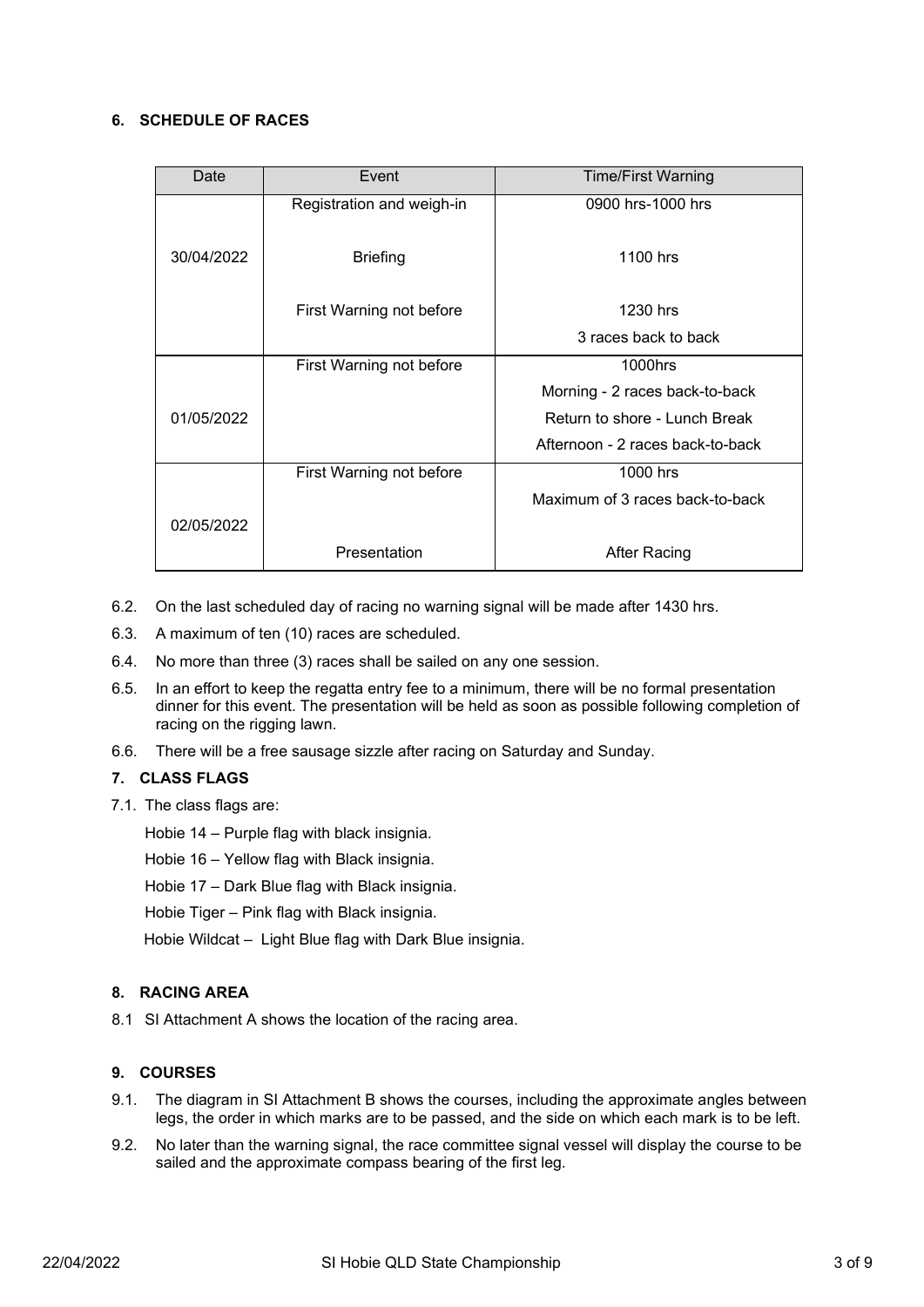#### **10. MARKS**

10.1. Marks are as described in SI Attachment B.

#### **11. THE START**

- 11.1. The starting line is between a staff displaying an orange flag on the signal vessel at the starboard end and the course side of the port-end starting mark.
- 11.2. Boats whose warning signal has not been made shall avoid the starting area during the starting sequence for other races.
- 11.3. A boat that does not start within four (4) minutes after her starting signal will be scored Did Not Start without a hearing. This changes RRS A5.1 and A5.2.

#### **12. CHANGE OF THE NEXT LEG OF THE COURSE**

12.1. To change the next leg of the course, the race committee will lay a new mark (or move the finishing line) and remove the original mark as soon as practicable. When in a subsequent change a new mark is replaced, it will be replaced by an original mark.

#### **13. THE FINISH**

13.1. The finishing line is between a staff displaying a blue flag on the finishing vessel at the starboard end and the course side of the port end finishing mark.

#### **14. TIME LIMITS [AND TARGET TIMES]**

14.1. The Race Target Time, Race Time Limit (see RRS 35), and the Finishing Window are shown in the table below.

| <b>Target Time</b> | Race Time Limit | <b>Finishing Window</b> |  |  |  |
|--------------------|-----------------|-------------------------|--|--|--|
| 40 minutes         | 60 minutes      | 15 minutes              |  |  |  |

- 14.2. The Finishing Window is the time for boats to finish after the first boat sails the course and finishes. Boats failing to finish within the Finishing Window, and not subsequently retiring, penalized or given redress, will be scored Time Limit Expired (TLE) without a hearing. A boat scored TLE shall be scored points for the finishing place one more than the points scored by the last boat that finished within the Finishing Window. This changes RRS 35, A5.1, A5.2 and A10.
- 14.3. Failure to meet the Target Time will not be grounds for redress. This changes RRS 62.1(a).

#### **15. HEARING REQUESTS**

- 15.1. For each class, the protest time limit is 60 minutes after the last boat in that class finishes the last race of the day or the race committee signals no more racing today, whichever is later. The time will be posted on the official notice board.
- 15.2. Hearing request forms are available from the race office near rigging lawn 2 or online at <https://www.rqys.com.au/regatta-club-racing-documents-auditors/> .
- 15.3. Notices will be posted no later than 30 minutes after the protest time limit to inform competitors of hearings in which they are parties or named as witnesses. Hearings will be held at a time and place advised on the hearing notice.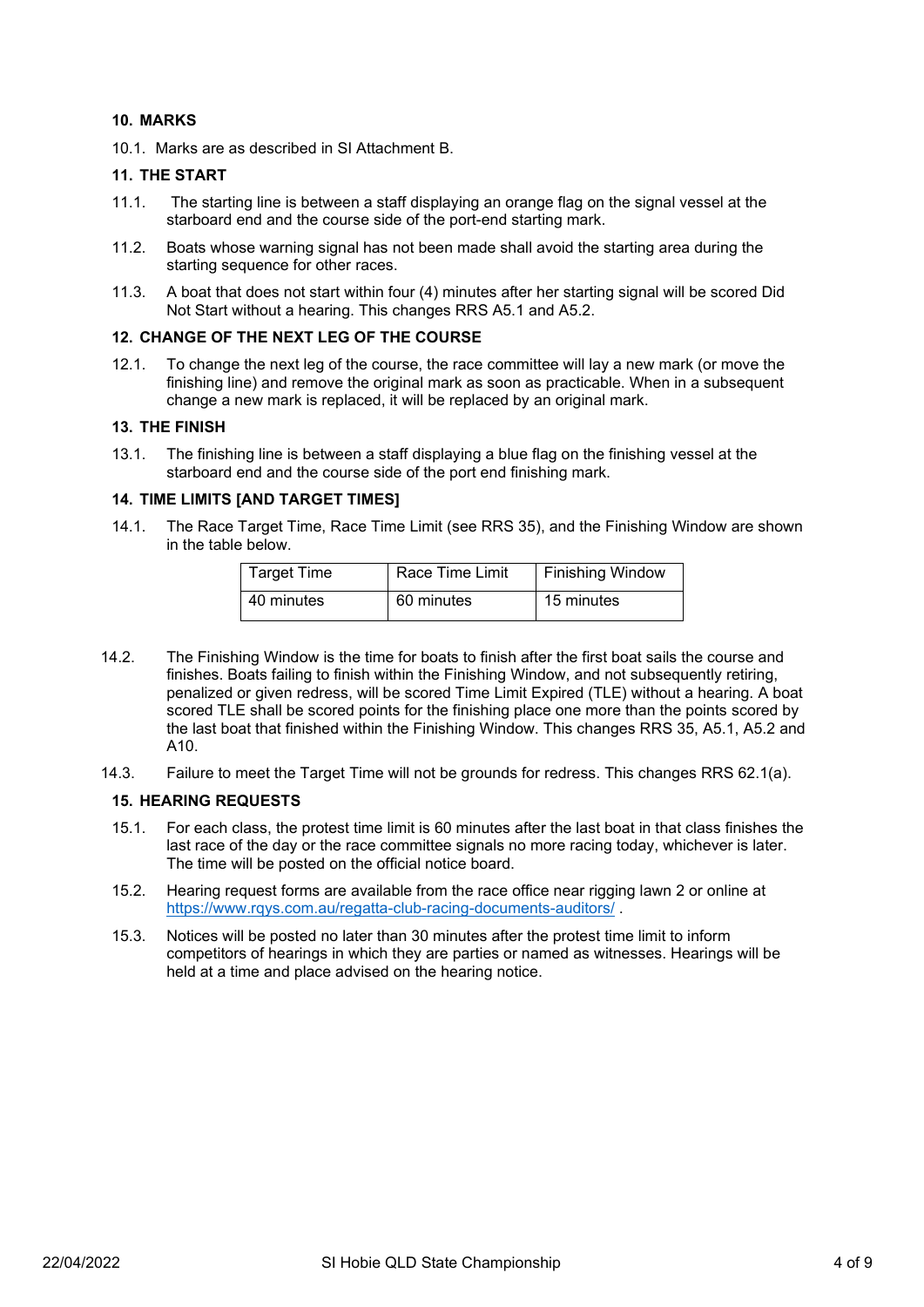#### **16. SCORING**

- 16.1. Four (4) races are required to be completed to constitute a series.
- 16.2. When fewer than four (4) races have been completed, a boat's series score is the total of her race scores.
- 16.3. When four (4) or more races have been completed, a boat's series score is the total of her race scores excluding her worst score.

#### **17. SAFETY REGULATIONS [DP][NP]**

- 17.1. All skippers shall SIGN ON before racing each day and SIGN OFF at the earliest possible time after the completion of racing (but not later than the end of protest time). The sign on will be available near the Sailing Office & Rigging Lawn 2.
- 17.2. All Maritime Queensland Aquatic Event conditions must be followed including:
- 17.2.1. All Participating ships are not to impede power driven vessels traversing Manly Boat Harbour and associated channels.
- 17.2.2. All Participating ships are to obey the gazetted speed limit in Manly Boat Harbour (6 knots).
- 17.3. No Spinnakers are to be flown in the Manly Harbour 6-knot area.
- 17.4. No sailing vessel shall berth on or impede traffic to/from the RQYS fuel dock with out permission from the RQYS Sailing or Marina Office.
- 17.5. A boat that retires from a race shall notify the race committee at the first reasonable opportunity.

#### **18. REPLACEMENT OF CREW OR EQUIPMENT**

- 18.1. [DP] Substitution of competitors is not allowed without prior written approval of the race committee.
- 18.2. [DP] Substitution of damaged or lost equipment is not allowed unless authorized in writing by the race committee. Requests for substitution shall be made to the committee at the first reasonable opportunity, which may be after the race.

#### **19. EQUIPMENT AND MEASUREMENT CHECKS**

- 19.1. A boat or equipment may be inspected at any time for compliance with the class rules, notice of race and sailing instructions.
- 19.2. [DP] When instructed by a race official on the water, a boat shall proceed to a designated area for inspection.

#### **20. OFFICIAL VESSELS**

20.1. Official vessels will be identified by display of a white flag with back letters 'RC' or red letters 'MEDIA'.

#### **21. [DP] SUPPORT TEAMS**

21.1. Team leaders, coaches and other support persons shall stay outside areas where boats are racing from the time of the preparatory signal for the first start until all boats have finished or retired or the race committee signals a postponement, general recall or abandonment.

#### **22. TRASH DISPOSAL**

22.1. Trash may be placed aboard official or support person vessels.

#### **23. BERTHING [DP][NP]**

- 23.1. Restrictions may be placed on where vessels may be stored or rigged by the RQYS Sailing or Marina office.
- 23.2. No tie down restraints may penetrate the ground deeper than 300mm due to lawn irrigation systems.
- 23.3. No vehicles are to be on the rigging lawns at any time.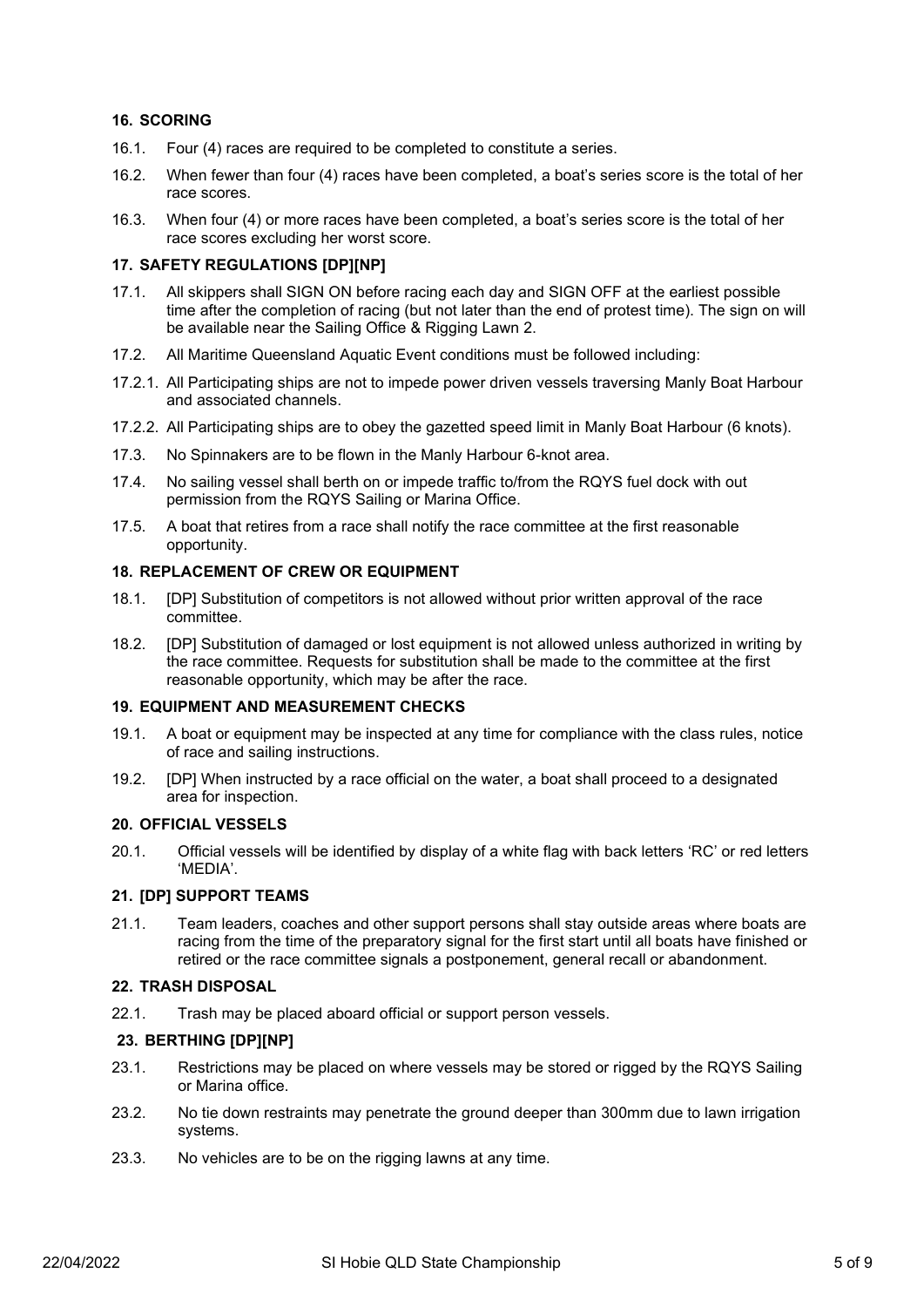#### **24. PRIZES**

- 24.1. Prizes will be given as follows:
	- 24.1.1. Prizes will be awarded to the helmsman and crew placing 1st, 2nd & 3rd in all classes.
	- 24.1.2. Other Prizes may be awarded by the Organising Authority.
	- 24.1.3. A minimum of five entrants is required to constitute a division.

#### **25. RISK STATEMENT**

25.1. RRS 3 states: 'The responsibility for a boat's decision to participate in a race or to continue to race is hers alone.' By participating in this event each competitor agrees and acknowledges that sailing is a potentially dangerous activity with inherent risks. These risks include strong winds and rough seas, sudden changes in weather, failure of equipment, boat handling errors, poor seamanship by other boats, loss of balance on an unstable platform and fatigue resulting in increased risk of injury. **Inherent in the sport of sailing is the risk of permanent, catastrophic injury or death by drowning, trauma, hypothermia or other causes.**

#### **26. INSURANCE**

26.1. Each participating boat shall be insured with valid third-party liability insurance with a minimum cover of \$10,000,000AUD per incident or the equivalent.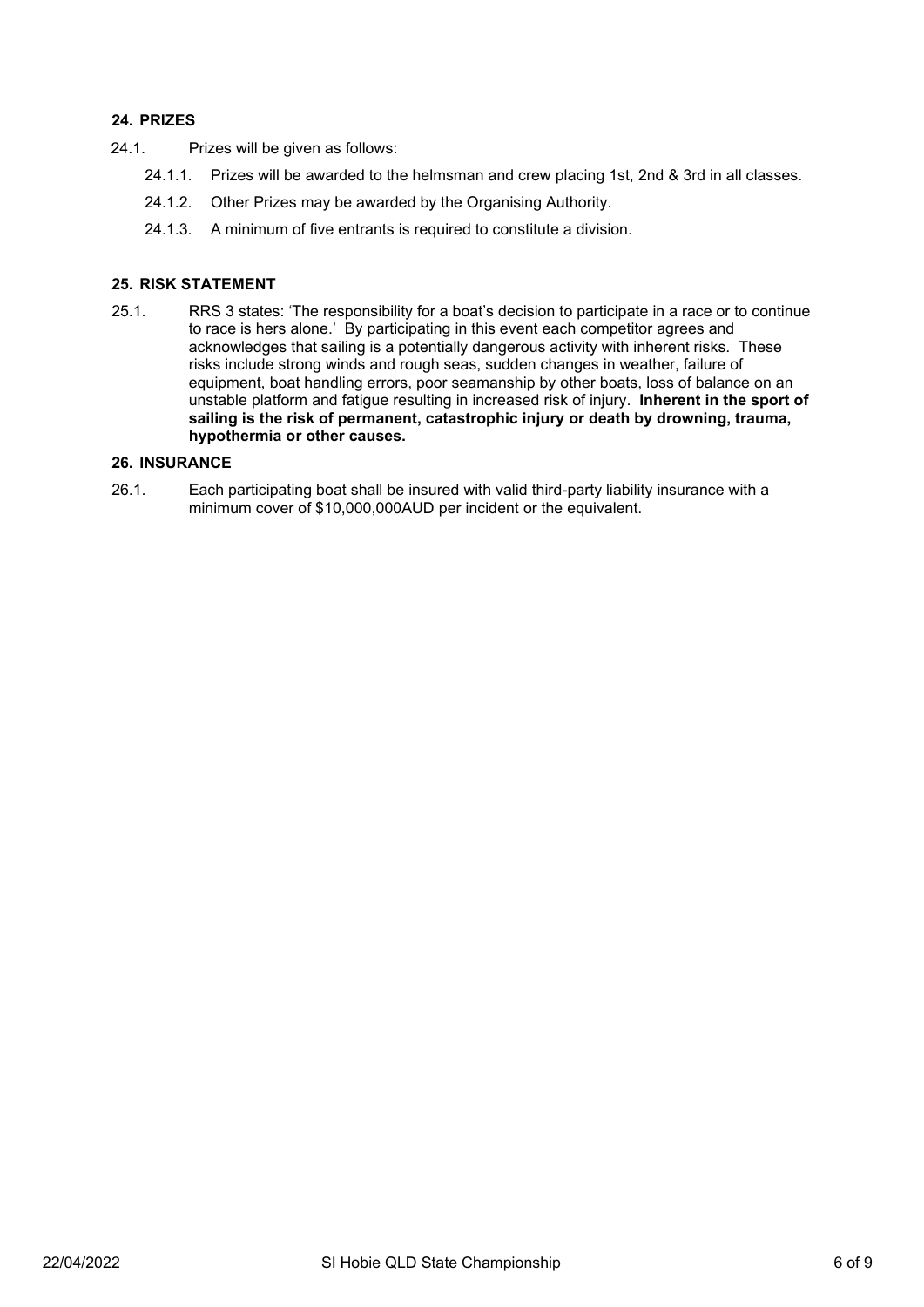### **SI ATTACHMENT A**

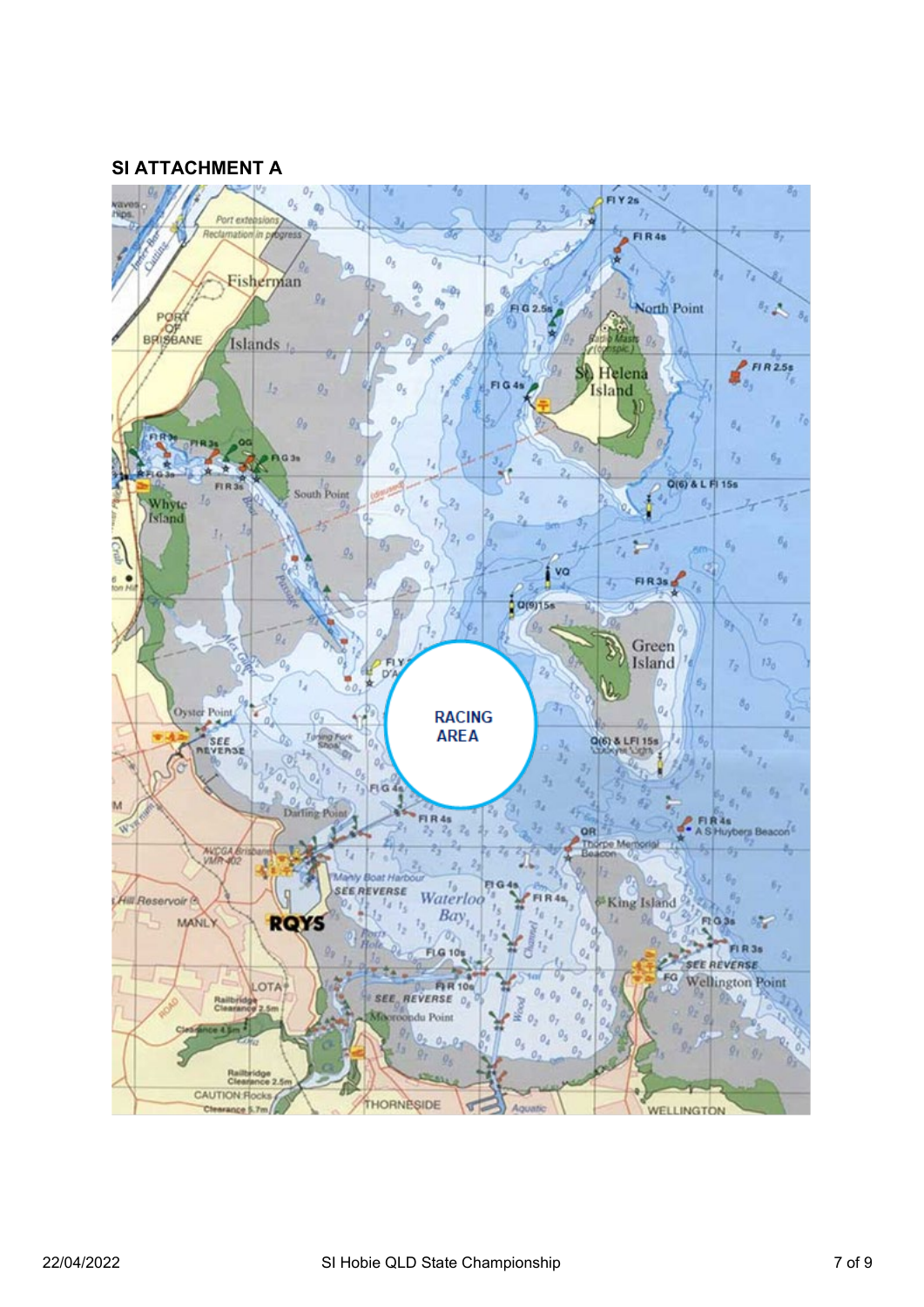## **SI ATTACHMENT B**

| <b>No</b>      | <b>Course</b> |   |   |   |             |             |   |   |     | <b>Finish</b> | <b>Race Committee Options</b> |    |            |
|----------------|---------------|---|---|---|-------------|-------------|---|---|-----|---------------|-------------------------------|----|------------|
| 1              | (S)           | A | C | A |             |             |   |   | (F) | Downwind      | 1G                            | 10 | 1GO        |
| $\overline{2}$ | (S)           | A | C | A | C           | A           |   |   | (F) | Downwind      | 2G                            | 20 | 2GO        |
| 3              | (S)           | A | C | A | B           | C           |   |   | (F) | Upwind        |                               | 30 |            |
| 4              | (S)           | A | C | A | B           | C           | A |   | (F) | Downwind      |                               | 40 |            |
| 5              | (S)           | A | C |   |             |             |   |   | (F) | Upwind        | 5G                            | 50 | <b>5GO</b> |
| 6              | (S)           | A | C | A | $\mathbf c$ |             |   |   | (F) | Upwind        | 6G                            | 60 | 6GO        |
| 7              | (S)           | A | C | A | B           | $\mathbf c$ | A | C | (F) | Upwind        |                               | 70 |            |

#### **IHCA STANDARD COURSES**

S = start (Orange Teardrop), A = weather mark (Orange Inflatable), B = reaching mark (Purple Inflatable),  $C =$  leeward mark (Orange Inflatable),  $G =$  gate(Large Teardrop),  $F =$  finish (Orange Teardrop), O = offset mark (Orange Teardrop), Change mark Yellow Inflatable.

"B" MARK LOCATION: The Race Committee will endeavour to locate "B" Mark, the reaching mark, at either the windward or leeward end of the course approximately 90 to 105 degrees abeam of the windward or leeward mark.